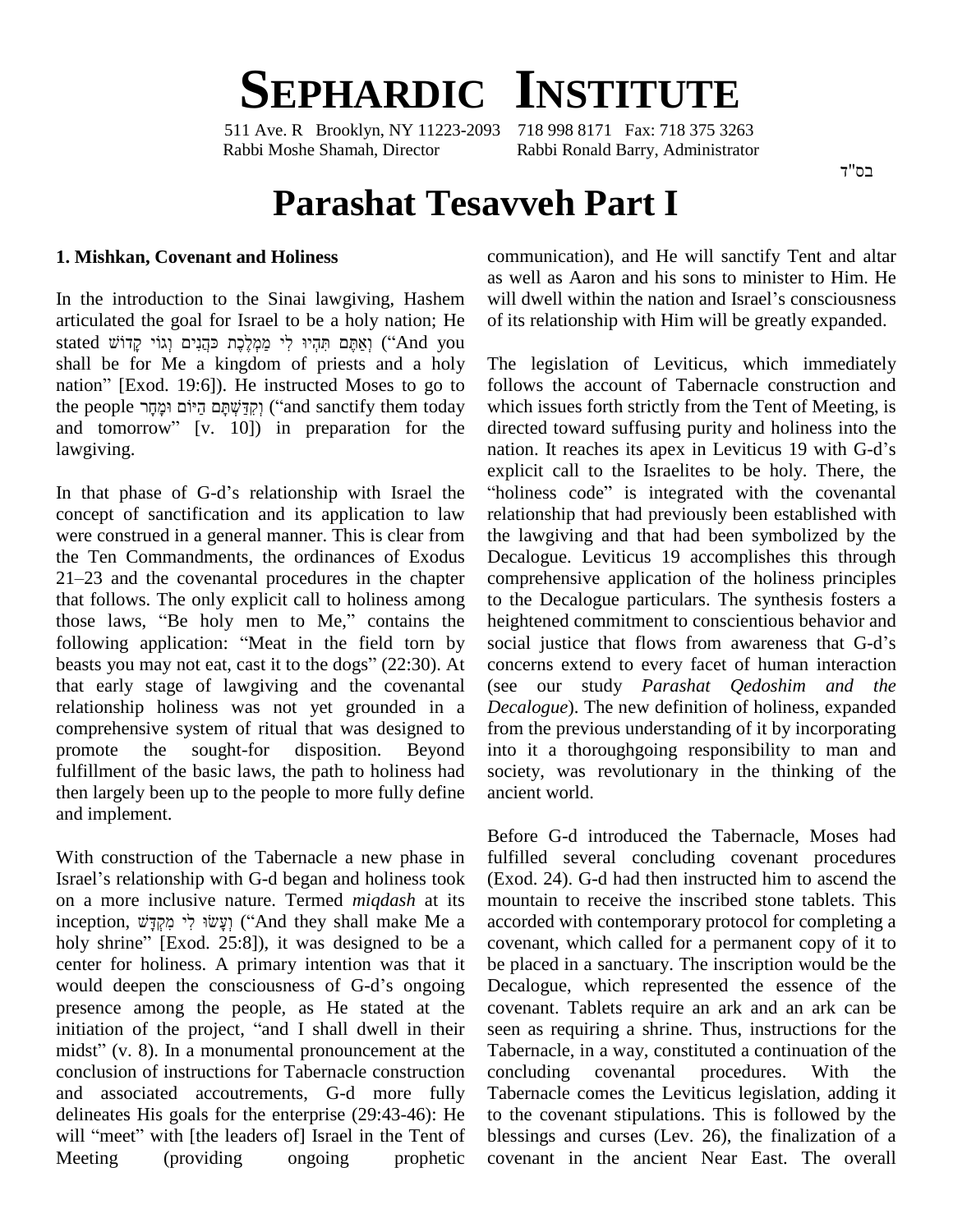cohesive structure of Exodus–Leviticus is manifest (see our study *The G-d-Israel Covenant*: *On Meaning and Format*.)

It is clear that the Tabernacle and its attendant legislation were presented almost as "addenda" to the previous legislation. The two were separated with a number of covenantal procedures and the Tabernacle instructions were inserted just before covenant protocol was completed, so as to join them to the original legislation. One school of thought takes it that the chapters of the Tabernacle were commanded after the golden calf apostasy. However, in our *Parsashat Terumah Part I* study we found that the evidence to take the Tabernacle chapters in chronological order appears sound and it may very well be that G-d chose to present these laws to the Israelites in separate phases.

## **2. The Two-Verse Insertion**

*Parashat Tesavveh* begins with a self-contained two verse passage (Exod. 27:20-21) that prescribes details for the lampstand (menorah) service. Aaron and his sons will be responsible to kindle the lamps each evening in the outer sanctum of the Tent of Meeting (where the lampstand is located) with pure olive oil, such that they remain lit until morning. It is an reflecting this explanation, "oil for the light," the everlasting statute to be brought from *bene yisrael*.

Instructions for the lampstand service at this point appear out of place, even perplexing. The prior passage concluded the instructions for Tabernacle construction while the passage following it directs Moses to summon Aaron and his sons to the priesthood and begins the description of their vestments. The rites of priestly induction will then be specified. Why should lampstand service (or any type of service) be interposed between these sections, especially before the priests had even been mentioned? And no other sanctuary service is here prescribed. Finally, the lampstand service that this service of the *tamid* (the ongoing daily '*olah* sacrifice passage details appears virtually verbatim in Leviticus  $(24:1-4)!$ 

It has been suggested that after the lengthy section of instructions for Tabernacle construction the Torah provided a short passage concerning a priestly service to introduce the coming sections that were going to prescribe instructions concerning the priesthood. N. Leibowitz views this explanation as associated with the widely accepted allegorical meanings of light. It is the appropriate location to express a symbol of hope that the sanctuary will be filled with "light" or that it will fulfill its function as a source of "light," i.e., prophetic inspiration and enlightenment (Commentary on Leviticus, Heb. pps. 377-8). This may be *midrashic* enrichment, but surely it is not the straightforward intention of the passage.

However, the claim that the lampstand passage is to be seen as an introduction to the forthcoming section may be supported by the following consideration. At the beginning of instructions for the Tabernacle, its furnishings and associated items, a master list itemized the main materials that were required (Exod. 25:3-7). At the point at which the instructions for construction were completed (at the end of*Parashat Terumah*, that is, just where our lampstand passage appears), all the materials on that list had been cited for utilization up to but not including לֵאֲקָי ("oil appears), all the materials on that list had been cited for utilization up to but not including שָׁמָן לַמְאוֹר ("oil for the light"). That item, which was to be so distinctively associated with priestly service, may have been selected as a marker for the new section by insertion of the lampstand passage. The items that follow oil on the master list had also not been cited for utilization in the first section; like the oil, they are<br>relevant to the service of the priesthood. Perhaps<br>reflecting this explanation, "oil for the light," the relevant to the service of the priesthood. Perhaps twelfth item enumerated on the master list, does not have a conjunctive *vav* at its beginning, in contrast to all the items that preceded it from the second on, indicating that it begins a new category.

The following adds an important consideration in explaining the presence of the lampstand service where it is.

Immediately after instructions concerning the priests  $-\frac{1}{2}$ their vestments, induction and sanctification, as well Immediately after instructions concerning the priests –<br>their vestments, induction and sanctification, as well<br>as sanctification of the sacrificial altar – the Torah mandates the daily morning and afternoon priestly as sanctification of the sacrificial altar – the Torah<br>mandates the daily morning and afternoon priestly<br>service of the *tamid* (the ongoing daily *'olah* sacrifice [29:38-42]). This is the final statute in the primary instructional section for establishment of the Tabernacle and is followed by several verses that comprise the conclusion of the larger instructional unit. Why was the *tamid* service singled out from the other sacrificial services and placed at this end point? Its details will be more fully elaborated in its expected location, together with the regulations for the other sacrifices, in the book of Numbers (Num. 28:1-8).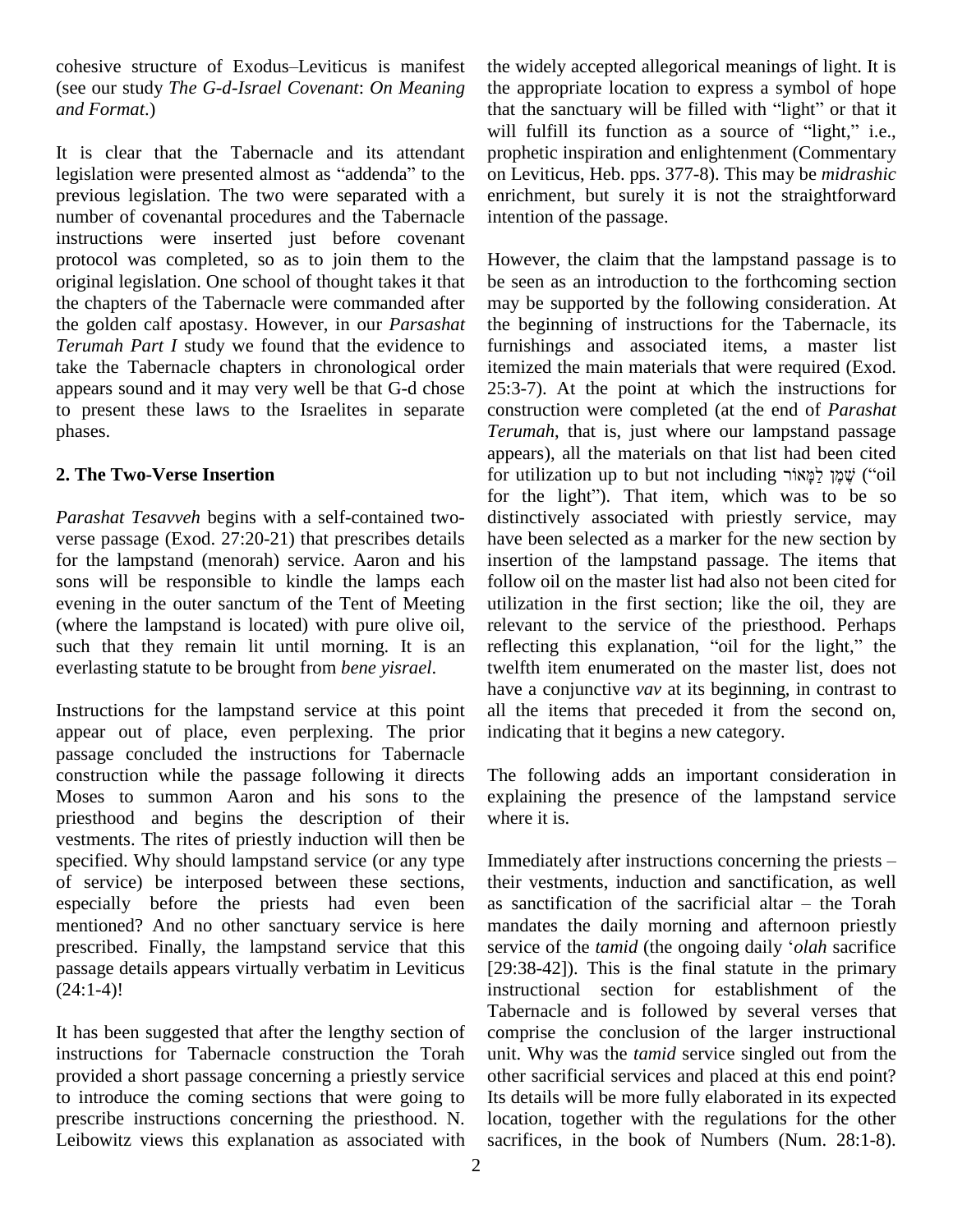This question is similar to the one concerning the location of the lampstand passage at the beginning of the subsection.

It appears natural to understand the combination of the two daily priestly service laws of lampstand and *tamid* as comprising an opening and closing to the priestly Israelites" that the high priest carries on his shoulder segment of instructions, a subsection within the larger unit (see Oxford Bible Commentary). At that point the lampstand and the sacrificial altar were the only two sanctuary furnishings that were employed for daily priestly service, since the incense altar had not as yet attestations relating to Israel's early history, including been incorporated into the sanctuary program, a subject we will discuss in our next study.

# **3. Priestly Attire**

The priestly vestments were termed "holy garments" (ˇʣʓʷ ʩʣʒʍʢʡʑ). This expression reflects the fact that they were to be worn only by the priest and exclusively when within the sanctuary precincts engaged in matters of holiness. They had to be treated accordingly.

The service apparel of the high priest had to betoken "dignity and majesty" (Exod.  $28:2$ ) as befits the senior officiant in the sanctuary. To a lesser extent this also impor<br>applied to the garments of ordinary priests (v. 40). (see N<br>Surely an officiant's dress, particularly that of the *hamis*. applied to the garments of ordinary priests  $(v. 40)$ . (see Num. 27:21). The *hoshen's* full name was *hoshen* Surely an officiant's dress, particularly that of the high priest, would affect the public's level of respect for him as well as for the sanctuary and its program. term *hoshen* is unknown. Since it countered the Thus, many of the details were not left to the prohi for him as well as for the sanctuary and its program.<br>Thus, many of the details were not left to the prindividual's sense of propriety but spelled out. Undoubtedly, symbolism was incorporated into the *hoshen* highlighted this monotheistic alternative design of the garments.

Accordingly, the high priest's attire was elegant, exquisite and exceptional in design and appearance, in materials used and in embroidery and craftsmanship. It exuded an aura of royalty and preeminent rank, not inferior to that of a king. He was, after all, the supreme religious leader of the nation and it was to his These articles had to be made *ma'aseh hosheb* ("the authority that all the political leaders would have to submit. His raiment consisted of eight articles. As was the case with Tabernacle furnishings, the materials of which the various garments were composed seemingly The the reflected a hierarchy of importance. We will describe *tekheli*<br>the eight articles of the high priest's attire in the order *ephod* reflected a hierarchy of importance. We will describe in which they appear in the Exodus 28 instructions.

The *ephod* (a word that indicates binding, therefore wrapping around) was a tunic that was at least partially wrapped around the body, perhaps as a type of robe but more probably as an apron. Two gemstones with the names of the twelve tribes of Israel engraved on them  $-$  six names on each stone  $$ were affixed to its two shoulder bands. The Torah Israel engraved on them – six names on each stone –<br>were affixed to its two shoulder bands. The Torah<br>specifies that these are "remembrance stones for the were affixed to its two shoulder bands. The Torah<br>specifies that these are "remembrance stones for the<br>Israelites" that the high priest carries on his shoulder specifies that these are "remembrance stones for the Israelites" that the high priest carries on his shoulder bands "as a remembrance." The spiritual leader must bear in mind that he must keep the concerns of the bands "as a remembrance." The spiritual leader must of the situation of the entire nation. From scriptural entire nation in mind and that he "reminds" the Deity several instances in idolatrous contexts, it seems that the ephod was viewed as the preeminent priestly garment (Judg. 8:27; 17:5; 18:14; 1 Sam. 2:18, 28; 14:3; 22:18; 23:6).

Attached to the *ephod* was the *<sup>h</sup>oshen*, <sup>a</sup> breastpiece apparently woven as a square pouch one hand-span by one hand-span in size. The Torah specifies twelve diverse precious stones, arranged in four rows, to be set on its front side. Each stone was inscribed with the name of a tribe of Israel. Placed in the pouch were the *urim ve-tumim*, oracular items through which the high priest would ask G-d serious questions of national import that could not be answered by human authority (see Num. 27:21). The *hoshen*<sup>*'s*</sup> full name was *hoshen* import that could not be answered by human authority *hamishpat*, the breastpiece of judgment or decision, reflecting its role in providing verdicts. Origin of the *hamishpat*, the breastpiece of judgment or decision, reflecting its role in providing verdicts. Origin of the term *hoshen* is unknown. Since it countered the reflecting its role in providing verdicts. Origin of the term *hoshen* is unknown. Since it countered the prohibited *nihush* (divining from omens, a practice generally related to superstition and idolatry), perhaps prohibited *nihush* (divining from omens, a practice through being an anagram.

Both *ephod* and *<sup>h</sup>oshen* were extremely colorful and highly ornamented. Both were made of the five types of materials used for the garments: gold (worked into highly ornamented. Both were made of the five types<br>of materials used for the garments: gold (worked into<br>threads), *tekhelet, argaman, tola<sup>t</sup>at shani* (wool dyed blue, purple and crimson respectively) and fine linen. threads), *tekhelet*, *argaman*, *tola' at shani* (wool dyed blue, purple and crimson respectively) and fine linen.<br>These articles had to be made *ma' aseh hosheb* ("the product of skilled craftsmanship"), a requirement that included design and manufacture.

The third article was <sup>a</sup> full robe, the *me*ë*il*, made of *tekhelet* (blue-dyed wool), that was worn beneath the *ephod*. It had elaborate ornamentation around its lower hem, consisting of pomegranate-shaped tassels composed of *tekhelet, argaman* and *tola*ë*at shani*, interspersed with golden bells that would tinkle as the high priest would walk. The tinkling would be a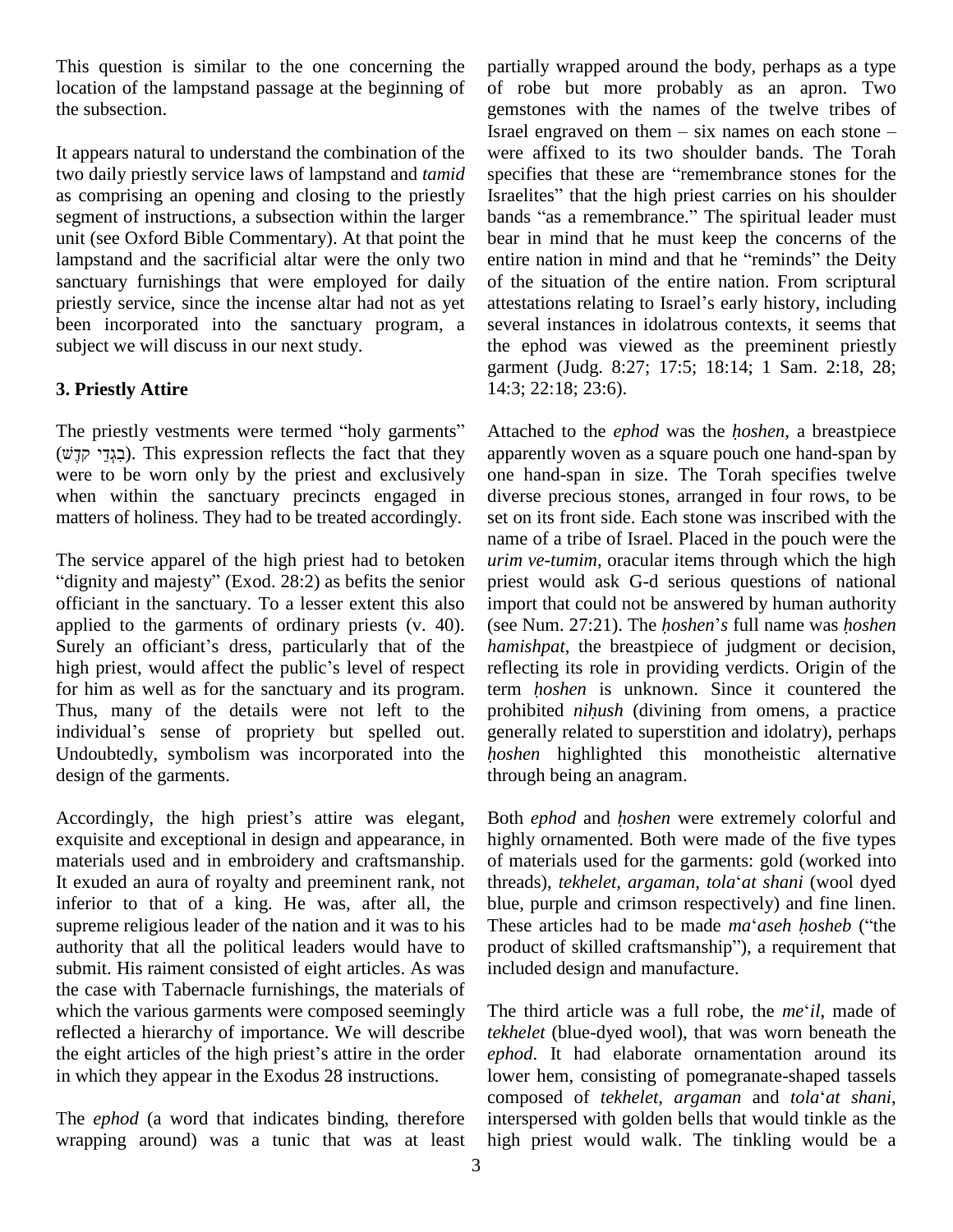reminder to the high priest to focus on his responsibility, countering distraction. In addition, the bells would always signal his approach, particularly important upon entering the holy precinct as well as he could glimpse the higher world of G-d's will. upon exiting (v. 35). An individual does not approach the king suddenly; hence, the high priest must not enter into a more proximate presence before Hashem in the state of mind equivalent to being unannounced. Neither should he leave without observing the appropriate protocol.

It should be borne in mind that the dyes necessary to The  $k$ It should be borne in mind that the dyes necessary to The *i*<br>produce the colored fabrics in this apparel – the blue the f. and purple, which were derived from the murex snail, and the crimson (or red) derived from the eggs of a certain worm – were extremely costly, generally used only by nobility.

Fourth of the priestly articles was the golden frontlet, *althe sis* (א*ִיץ)*. Engraved on it were the words "Holy to m<br>Hashem" (קדָשׁ לַה) [v. 36]). It was to be on the high and fourth of the priestly articles was the golden frontlet, abnet<br>the *sis* ( $\gamma$ \*\*). Engraved on it were the words "Holy to made aristly articles was the golden frontlet, abnet<br>ngraved on it were the words "Holy to made<br> $\overline{\psi}$  [v. 36]). It was to be on the high and fi the *sis* (דְיֹא). Engraved on it were the words "Holy to made<br>Hashem" (קָנָשׁ לֲה') [v. 36]). It was to be on the high and f<br>priest's forehead at all times "to achieve acceptance flesh Hashem<sup>"</sup> (הֵי לַה') [v. 36]). It was to be on the high and priest's forehead at all times "to achieve acceptance fles<br>for them [the Israelites] before Hashem" (v. 38.) prior priest's forehead at all times "to achieve acceptance for them [the Israelites] before Hashem" (v. 38.) presented as "the holy crown" (39:30; Lev. 8:9).

Scholars are unsure as to the meaning and derivation without the of the term *sis*, which in other contexts means "blossom" or "ornament." Opinions range from Ordinary p considering the frontlet itself to be flower-shaped, to it having had a floral design engraved on it, to its name be differentiated from the *misnefet* of the high priest – considering the frontlet itself to be flower-shaped, to it keep having had a floral design engraved on it, to its name beging it as an "adornment" of its wearer. having had a floral design engraved on it, to its name be di<br>signifying it as an "adornment" of its wearer. and *n*<br>However, *sis* also means to "look" or a nuance "digr t as an "adornment" of its wearer. and *m*<br>However, *sis* also means to "look" or a nuance "digni<br>thereof. In Song of Songs 2:9, מַשְׁגִּים מְן הַחֲלֹנוֹת ("gazing of the the apparel thereof. In Song of Songs 2:9, מִשְׁגִּיּחַ מִן הַחֲלֹנוֹת ("dignity and majesty" in conjunction with the apparel thereof. In Song of Songs 2:9, מִשְׁגִּיחַ מִן הַחֲלֹנוֹת ("gazing of the ordinary priest (Exod which thus requires a translation such as that of the only רְכִּים (is paralleled by רְכִּים (is paralleled by רְכִּים (is paralleled by chich thus requires a translation such as in NJPS: "peering through the lattice."

Rabbi S. D. Sassoon considered it most likely that the frontlet was called *sis* in accordance with the meaning of "getting a glimpse of." The name reflected its function; it was to aid the high priest achieve his lofty purpose by prompting him to focus his vision on the higher world. The nature of such vision is not to be compared to standard seeing but to getting periodic glimpses of. We may more fully appreciate his interpretation when reflecting upon the following:

As spiritual leader of the nation, the high priest was required to remain focused on his responsibility at all times. He was expected on occasion to receive divinely inspired messages through the *urim ve-tumim* as attire that was interchangeable with the *me* il.

(Num. 27:21). It appears natural that the function of the holy frontlet on his forehead was to assist him in he could glimpse the higher world of G-dí<sup>s</sup> will. concentrating his mental and spiritual energy such that Though not achieving the level of the prophet, he was to aspire to a level of divinely inspired vision through<br>single-minded devotion to the state of sanctification.<br>קְרֶשֶׁה מֵכִיאָה לְידֵי רוּחַ הַקוֹדָשׁוֹ single-minded devotion to the state of sanctification. ("Sanctity brings to the level of the holy spirit"  $[b]$ . *Abod*. *Zar*. 20b]).**\***

The *ketonet* was a full-body outfit that was worn on the flesh, made of fine linen and woven in checker work fashion. It probably extended close to the ankles and may have had sleeves. A headwrap – the *misnefet* - was also made of fine linen. This article was mentioned in Ezekiel (Ezek. 21:31) as parallel to was also made of fine linen. This article was<br>nentioned in Ezekiel (Ezek. 21:31) as parallel to<br>crown." Seventh of the articles was a sash – the mentioned in Ezekiel (Ezek. 21:31) as parallel to<br>"crown." Seventh of the articles was a sash – the<br>*abnet* – that was wrapped around the waist. It was made from a mixture of the three dyed wool fabrics<br>and fine linen. *Mikhnesayim* (breeches), "to cover the<br>flesh of nakedness" (Exod. 28:42), completed the high abnet – that was wrapped around the waist. It was<br>made from a mixture of the three dyed wool fabrics<br>and fine linen. *Mikhnesayim* (breeches), "to cover the and fine linen. *Mikhnesayim* (breeches), "to cover the flesh of nakedness" (Exod. 28:42), completed the high priest's eight garments.

The Mishnah ruled that sanctuary service was invalid The Mishnah ruled that sanctuary service was invalid<br>without the full complement of dress (*m. Zebah.* 2:1).

Ordinary priests dressed in four basic garments: a *C ketonet*, an *abnet*, a headdress – termed *migba*<sup> $\alpha$ </sup>*at*, to Ordinary priests dressed in four basic garments: a *ketonet*, an *abnet*, a headdress – termed *migba<sup>s</sup>* at, to be differentiated from the *misnefet* of the high priest – be differentiated from the *misnefet* of the high priest –<br>and *mikhnesayim*. The Torah also employs the term of<br>"dignity and majesty" in conjunction with the apparel of the ordinary priest (Exod. 28:40), but the extent of its application is not clear. It may have been referring<br>only to their headdress, the article immediately<br>preceding the statement of "dignity and majesty" or it only to their headdress, the article immediately perhaps alludes to all the garments (except the breeches, which as undergarments were mentioned separately at the end for both the high priest and ordinary priests).

It should be noted that in those regions of ancient Near Eastern society where moderate weather prevailed, an average man did not generally wear more than a *ketonet*. Among the upper classes, however, a *ketonet* was at times embellished and served as a garment of distinction. Examples of this are the *ketonet passim* that Jacob made for Joseph (Gen. 37:3) and that Tamar wore as a princess (2 Sam. 13:18). In the latter case the text seems to describe it as attire that was interchangeable with the *me*<sup>*i*</sup>*il*. 13:18). In the latter case the text seems to describe it